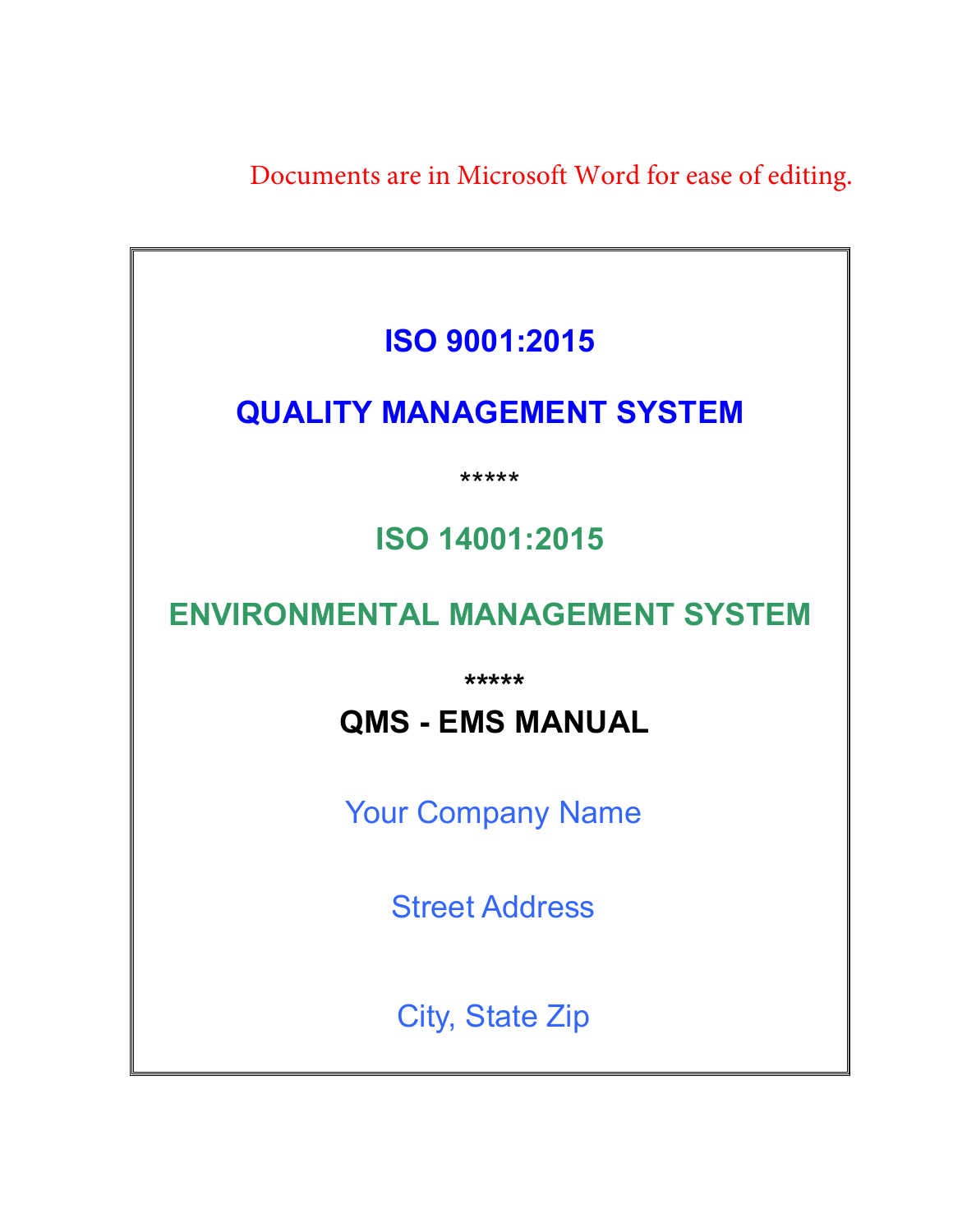## Blue text throughout the

## **Quality and Environmental Manual**

## manual highlight areas for customization.

## **Instructions:**

**This manual is to be used as a template in developing your Manual for the integrated ISO 9001 Quality and ISO 14001 Environmental management systems.** 

- Methods and systems used in the development and operation of management systems vary widely from company to company.
- The blue text and suggestions displayed in the manual are intended to offer some options and to highlight the areas that need attention / update / replacement.
- Review the text and suggestions and at a minimum replace or update them to reflect the unique / customized information of your integrated system requirements.
- Delete the blue text after each task is completed.
- Use replace function enter "Your Company" in find space, enter your company name in replace space – system should make changes throughout the entire document.
- In the header, replace the generic logo with your company name and logo.

**To help with the identification of the documented information as it applies to the IMS, the QMS and the EMS, the Documentation Master Lists form F-750-003 and the IMS-Docs Flow Down Matrix are color coded to highlight the documents where:** 

- Common to both the QMS and the EMS in Yellow Highlight,
- Specific to the QMS in Blue Highlight,
- Specific to the EMS  $-$  In Green Highlight.

**\_\_\_\_\_\_\_\_\_\_\_\_\_\_\_\_\_\_\_\_\_\_\_\_\_\_\_\_\_\_\_\_\_\_\_\_\_\_\_\_\_\_\_\_\_\_\_\_\_\_\_\_\_\_\_\_\_\_\_\_\_\_\_\_\_\_\_\_\_\_\_\_\_**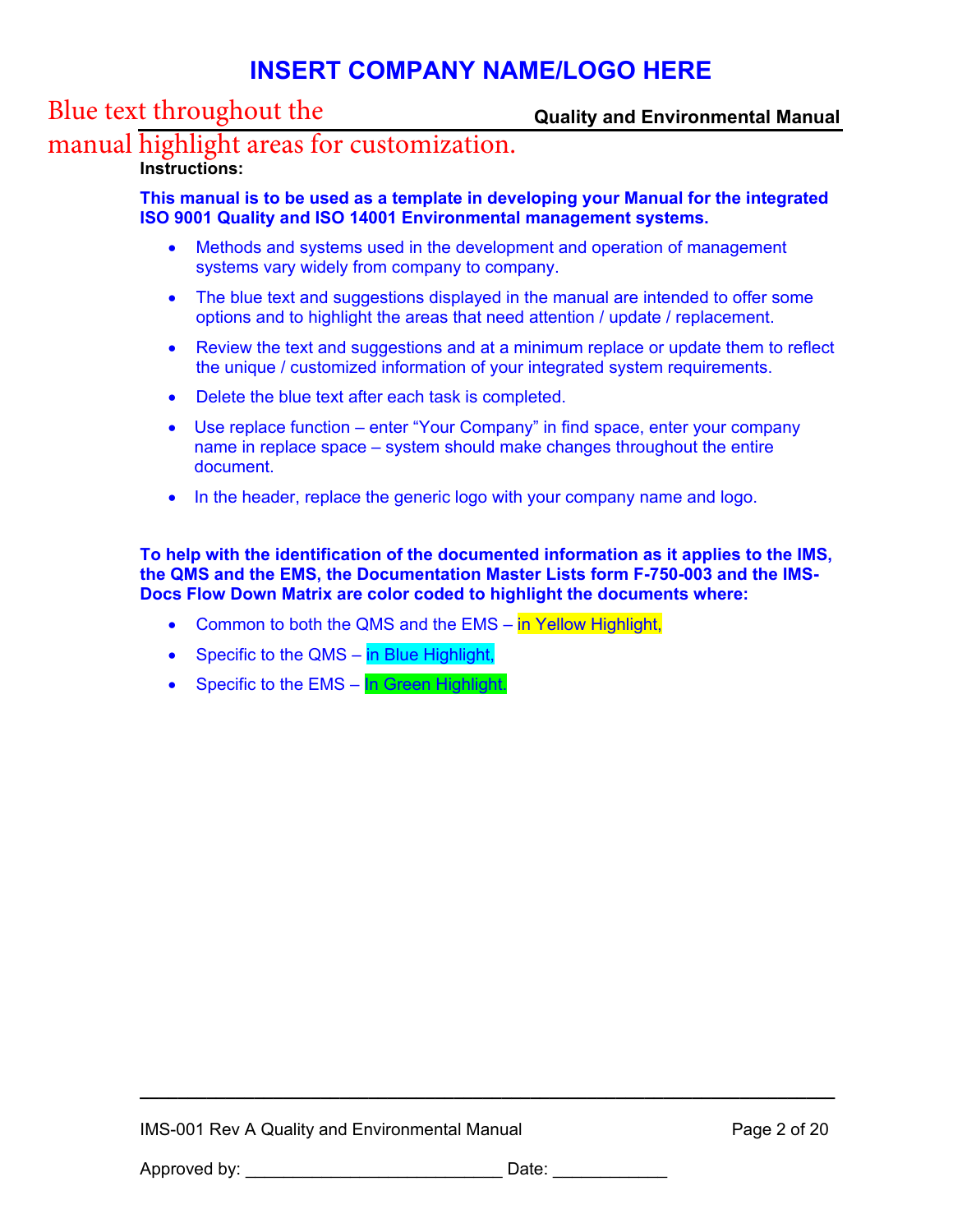## **Quality and Environmental Manual**

# You can search and replace "Your Company"

throughout with your company name.

Your Company developed and implemented an integrated Quality and Environmental Management System in order to document the company's best business practices, better satisfy the requirements and expectations of its customers, enhance its environmental performance and improve the overall management of the company.

**Introduction** 

To fully understand the organization and its context, Your Company determined the external and internal issues that are relevant and that affect its ability to achieve the intended results of the Integrated Management System (IMS).

Your Company meets the requirements of the international standard ISO 9001:2015. The system addresses the design, development, production, installation, and servicing of the company's products. It incorporates the process approach where consistent and predictable results are achieved more effectively and efficiently when activities are understood and managed as interrelated processes.

Your Company meets the requirements of the international standard ISO 14001:2015. The system addresses the management of environmental aspects, compliance obligations, the actions to address risks and opportunities. The management of the interactive processes provides for the achievement of continual improvement and focus on efforts leading to the prevention of undesirable outcomes.

This process approach provides for the management of the integrated management system and its processes through the application of a "Plan-Do-Check-Act" methodology and a focus on "Risk-Based-Thinking" leading to the prevention of undesirable outcomes.

The manual is divided into sections that correlate to the clauses of ISO 9001:2015 and ISO 14001:2015. The manual describes the Integrated Management System, delineates authorities, inter relationships and responsibilities of the personnel responsible within the system. The manual also provides the documented information with procedures or references for all activities comprising the management system that ensures the compliance to the necessary requirements of the standards.

This manual is used internally to guide the company's employees through the various requirements of the ISO quality and environmental standards that must be met and maintained in order to ensure environmental performance, customer satisfaction, and continual improvement and provide the necessary instructions that create an empowered work force. This manual is used externally to introduce our Integrated Management System to our customers and other external organizations or interested parties. The manual is also used to familiarize them with the controls that have been implemented and to assure them that the integrity of the Management System is maintained and focused on customer satisfaction and continuous improvement. The IMS manual is approved by a top management representative.

| President: New York Street, New York Street, New York Street, New York Street, New York Street, New York Street, New York Street, New York Street, New York Street, New York Street, New York Street, New York Street, New Yor | Date: |              |
|--------------------------------------------------------------------------------------------------------------------------------------------------------------------------------------------------------------------------------|-------|--------------|
|                                                                                                                                                                                                                                |       |              |
| IMS-001 Rev A Quality and Environmental Manual                                                                                                                                                                                 |       | Page 4 of 20 |
| Approved by: _________________________                                                                                                                                                                                         | Date: |              |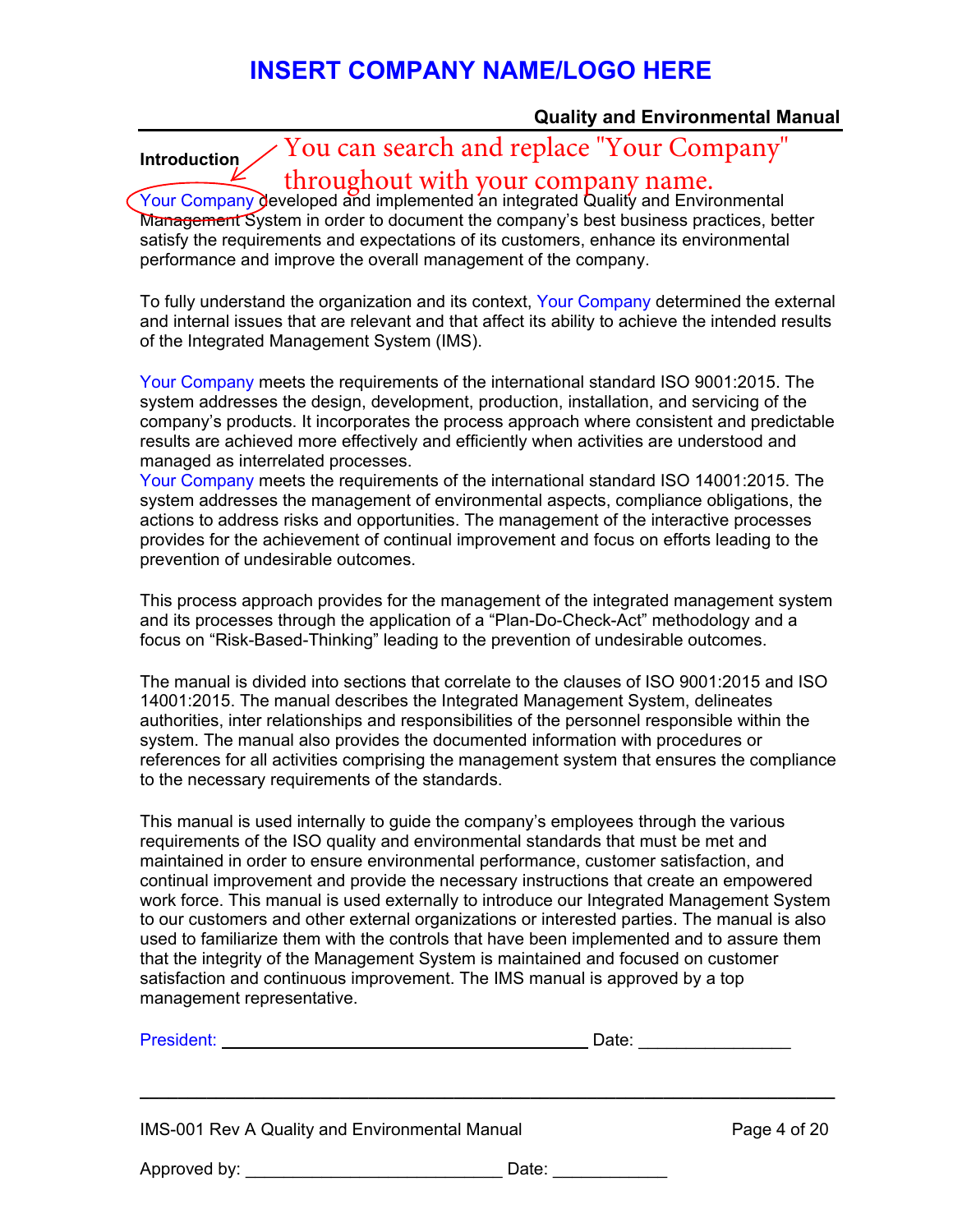### **Quality and Environmental Manual**

### **Section 01 Scope or the Integrated Management System**

### **General**

To determine and establish the scope of the Integrated Management System (IMS) Your Company determined the boundaries and applicability of the quality and environmental systems and considered the external and internal issues, the requirements of relevant interested parties, and the products and services of the company.

The scope is available and maintained as documented information stating the products and services covered by the IMS. Related documents are referenced.

### Scope of the Quality and Environ*mental Management System*

Your Company applies all the requirements of ISO 9001:2015 and ISO 14001:2015 when they are applicable within the  $\text{defermined scope}$  of the IMS.

As developed with procedure  $(P-400)$  for Organizational context, include the scope of your IMS here: For example, if you are a manufacturer of toys, the scope may be:

The scope of the Quality and Environmental Management System includes the major product and service categories associated with the primary functions of manufacturing wooden toys at the North Pole location and distributing the product to children of all ages.

Conformity to the international standards may only be claimed if the requirements determined as not being applicable do not affect the organization's ability or responsibility to meet requirements. In the event that any requirement is not applicable at Your Company, justification for any instance where a requirement cannot be applied is documented. Your Company has determined that the following requirement(s) is/are not applicable to the operations at this site:

As determined with procedure P-400, identify the requirement(s) that do not apply and document the justification here: For example, if you are a manufacturer of toys, a requirement that does not apply may be:

Clause 8.5.5 for post-delivery activities does not apply to the company. Customer feedback has shown that conformity to post-delivery services is achieved with the initial delivery.

#### **Section 02 References**

- a. There are no normative references.
- b. Definitions. Applicable definitions are included in documented procedures and instructions at par 3.0 to enhance the understanding of the process.

**\_\_\_\_\_\_\_\_\_\_\_\_\_\_\_\_\_\_\_\_\_\_\_\_\_\_\_\_\_\_\_\_\_\_\_\_\_\_\_\_\_\_\_\_\_\_\_\_\_\_\_\_\_\_\_\_\_\_\_\_\_\_\_\_\_\_\_\_\_\_\_\_\_**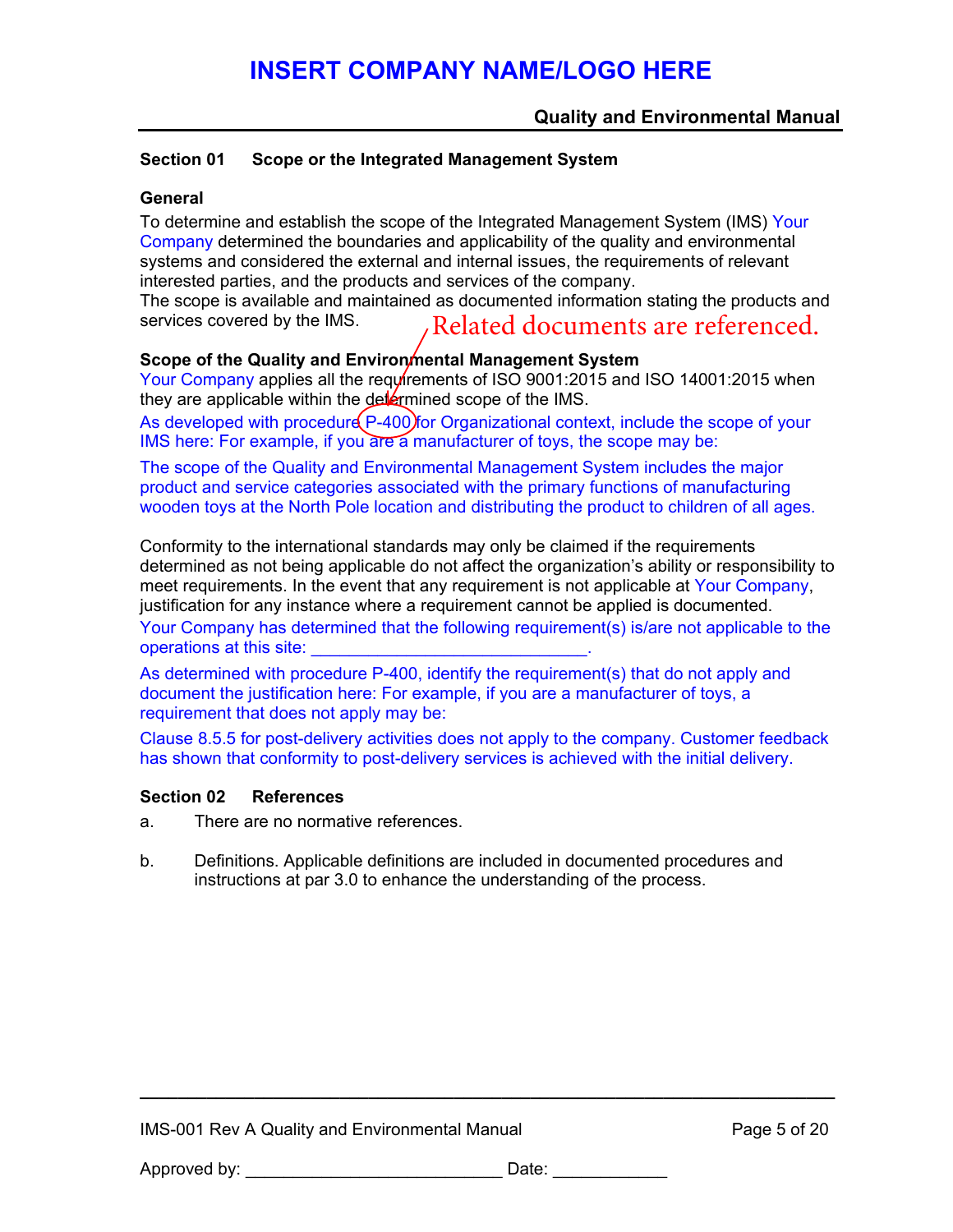## **Quality and Environmental Manual**

#### c. Quality Policy - Attachment A-520-001

As developed with the Leadership procedure P-500, include the information here:

### **QUALITY POLICY**

## **QUALITY OBJECTIVE**

### **STRATEGIC DIRECTION**

### **VISION**

### **MISSION**

## **GOALS**

#### **Top Management Approvals:**

IMS-001 Rev A Quality and Environmental Manual

Page 8 of 20

| Approved by: |  |
|--------------|--|
|              |  |